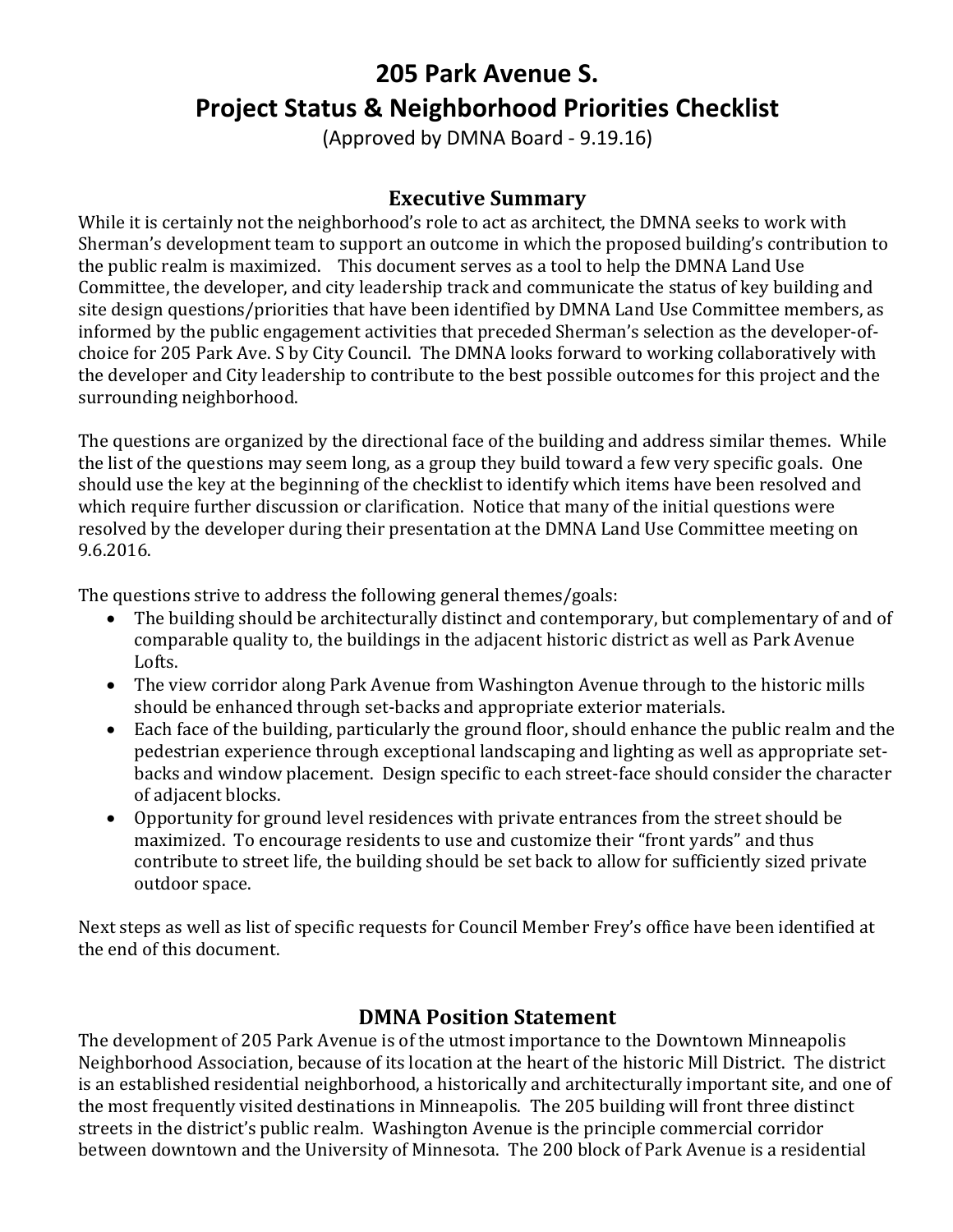block that also serves as the final segment in one of two pedestrian pathways that connect The Commons with the Mill District and Riverfront. South 2nd Street is the "main street" of the district's urban village, a street defined primarily by historic mill buildings, medium-density residential buildings, cultural institutions, and restaurants. Sherman Associates and CM Frey have pledged to work with the DMNA to address neighborhood concerns about the 205 development; the DMNA Land Use Committee looks forward to this work, particularly regarding the creation of streetscapes that enhance the public realm of the Mill District.

## **205 Park Avenue S. Project Status & Neighborhood Priorities Checklist**

Prepared by: The DMNA - Land Use Committee (LUC)

Checklist Version Log:

- 1. DMNA Land Use Committee (LUC) Meeting Tuesday, Sept. 6, 2016. 6:00 p.m. at ADM Room Mill City Museum
- 2. DMNA Board Meeting LUC Status report to the full DMNA Board, Monday, Sept. 19, 2016
- 3. 10.13.19 Additions to Service Alley Section re: Dog Relief
- 4. DMNA LUC meeting, Tuesday, Dec. 6, 2016
- **5. DMNA LUC special meeting (requested by DEV), Thursday, Dec. 22, 2016 (resulting in Dec. 28 DMNA letter to Shane LaFave/Sherman Associates on conceptual Site Greening Plan)**

# = = = = = = = = = = = = = = = = = = = = = = = = = = = = = = = = = = = = = = = = = = = = = = = = = = = = = = =

**Project Participants** Developer's Team (DEV):

- 1. Developer: Sherman Associates ([Brent Webb] Shane LaFave).
- 2. Architect: ESG (Gretchen Camp, Scott Elofson, Bob Loken).
- 3. Landscape Architect: Damon Farber Associates (Jesse Symnkywicz).
- 4. Restaurant and Coffee/Bakery: Kim Bartmann.

Other participants:

City of Minneapolis Staff:

- 1. City Council Contact: Jacob Frey Third Ward. Aides: Heidi Ritchie and Zack Farley.
- 2. City Planner Contact: (Verify To be determined.)
- 3. CPED Business/Term Sheet Negotiator Contacts: Emily Stern, Project Coordinator. (Verify other City CPED staff members.)

= = = = = = = = = = = = = = = = = = = = = = = = = = = = = = = = = = = = = = = = = = = = = = = = = = = = = =

**Key:** • = answer given to LUC questions

•• = LUC questions not yet answered, issue unresolved, or continuing conversation

= = = = = = = = = = = = = = = = = = = = = = = = = = = = = = = = = = = = = = = = = = = = = = = = = = = = = = =

#### **Status of the Project (Big Picture):**

1. What is different about the project today when it is compared to the project that was submitted as the application (Dated June 10, 2016) in response to the Request for Proposal (Dated April 15, 2016)?

• Developer stated (9-6-16) that the developer team has not worked on the project since the June 10, 2016 RFP application was submitted. Architect characterized the RFP package as a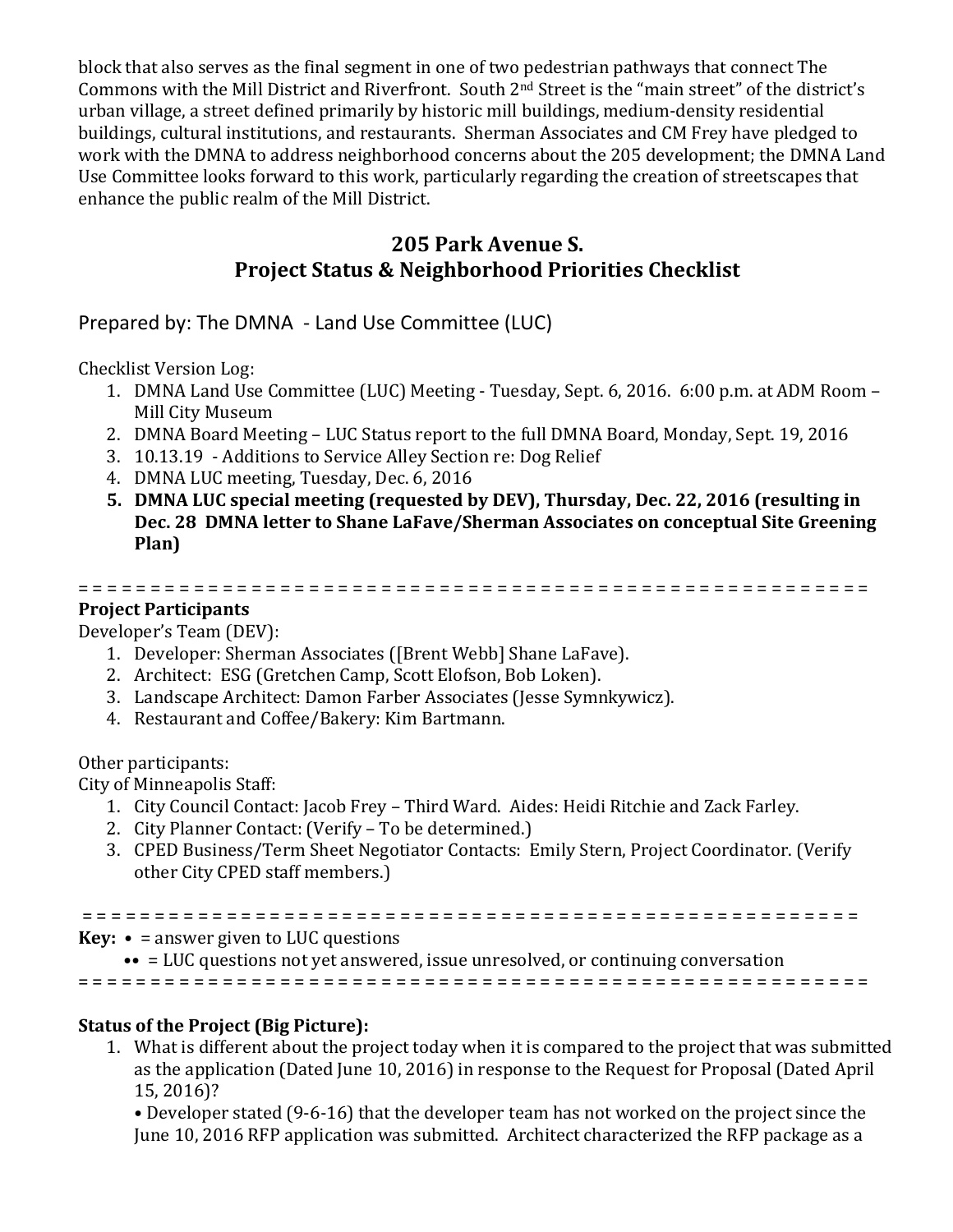"design competition" work effort and as a result the developer's team needs to now resolve many site and building design issues.

**• DEV presented LUC with an updated conceptual site plan. Based on conversations with LUC on 12-22-16, DEV provided a revised version of this plan (Site Plan-Greening Study) on 12-23-16.**

- 2. Status of the building architectural design, footprint, height?
	- DEV No Changes.
- 3. Status of the uses in the building? • DEV – No Changes.
- 4. Status of the site development on the adjacent project property to the east that is not a part of this project? This includes the service alley, dog relief facility and park, the aesthetic modifications to the elevations of the City owned parking ramp.
	- DEV No Changes.

## **• DEV stated that agreement for use of this property will be included in the term sheet. See 12/23-16 Site Plan-Greening Study.**

# **The Building:**

- 1. Height of the building. Understood to be six floors. Any intent to add additional floors at this time or in the future?
	- DEV The building remains at six floors and there is no intention to change it.
- 2. Building placement on the site and shape of the building footprint. Can the building be moved a few feet to the east to allow room for more planting along the Park Avenue edge?

•• DEV stated that the building is as far east as it can go. This is in conflict with the developer's underground parking drawing that shows the building is about five feet west of the property line shown on the drawing. This needs to be studied further to determine the exact location of the building. LUC wants west face of building moved away from the sidewalk to allow for more planting between the sidewalk and the building. Similar to what exists across the street.

**•• DEV, in an email from 11-19-16 from Shane LaFave, stated that "one of the final things we are working through with the City is to see if we can narrow the fire lane easement on the eastern edge of the property, which would allow us to shift our building a few feet to the east, thereby giving more setback off of Park and providing a better view corridor toward the museum." At the 12-6-16 LUC meeting, Shane stated that this negotiation was proceeding but that the major difficulty was that permission was needed from the owners of the adjoining apartment building. The LUC offered its support to DEV on this matter.**

**• At 12-22-16 LUC meeting, DEV stated that Fire Department requirements did not allow for the building to be moved to the east, but that design changes did address the planting issue. See 12/23-16 Site Plan-Greening Study.**

3. What is the brick color? Why was a light color selected? Can it be a darker color so it pairs better with the building across the street to help frame the view of the historic Washburn building rather than compete with it?

•• DEV stated that the color of the brick is not resolved. To be studied further.

4. In the urban design for this site the building footprint shape and design can play a role in directing the public's attention to the historic buildings on 2nd Street and set up the gateway into the Mill District on Park Avenue. Can the building's edge as it approaches 2nd Street step back slightly to support the framing of the historic buildings in the public view corridor now Park Avenue?

•• DEV stated that the building's exact footprint is not resolved. This will be studied further.

# **Washington Avenue Side of the project:**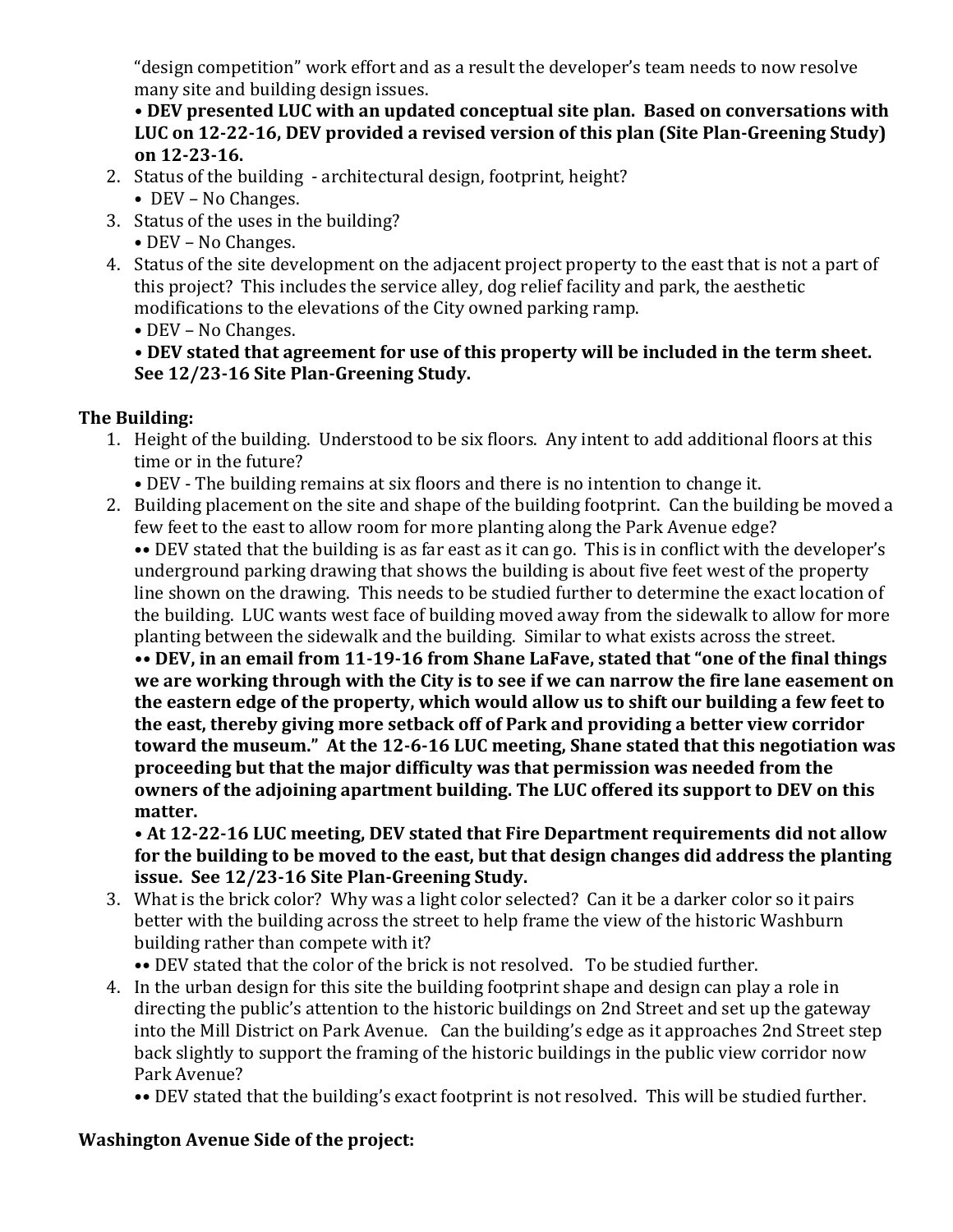1. The RFP states (page 6) that the building setback should at least match the setback of the neighboring St. Anthony Mills Apartment in order to have consistent sidewalk width that accommodates landscaping and lighting. Based on the RFP application Site/Landscape Plan the building needs to be moved to the north.

• DEV stated that the building will be moved back from the sidewalk edge so that it lines up with the neighboring building. This allows space for installing planting at the base of the building.

#### **• DEV stated that this alignment has now been included. See 12/23-16 Site Plan-Greening Study.**

2. Have you considered installing the streetscape (sidewalk and planting) in the public right of way based on the design for the new portion of Washington Ave. (Hennepin Ave to 5th) rather than per what now exists in front of the property? The new design has long planting areas (as opposed to a small tree grate) to better support tree growth and allow for more landscaping. This will allow for strips of landscaping in the sidewalk along the front of the building. (See RFP page 7.)

•• DEV stated that they will contact Hennepin County Traffic engineering to determine if they will allow installing the new street edge design. Jacob Frey was asked to assist.

**•• At 12-22-16 LUC meeting, DEV (Gretchen Camp) stated that streetscape will be based new Washington Avenue guidelines. LUC noted that it is unclear that Hennepin County will allow use of new guidelines, and emphasized the need to work with Jacob Frey on this issue.**

3. Confirm that the alley driveway on Washington will remain an exit only. It is currently signed as "Exit Only – Do Not Enter". This is taken to mean that the entire alley will remain one-way circulation for vehicle.

•• DEV stated that the service ally will be a one way going south to Washington Avenue. Also stated that it is 19 feet wide. LUC asked to verify allowed minimum width so the building can be moved further to the east to allow for more planting space along Park Ave.

4. What is the canopy over the restaurant's outdoor dining area? A covered rainproof roof or open trellis?

••DEV stated that it is a solid canopy of a design to be determined.

- 5. Will decorative fencing/planters be installed at the edge of the outdoor dining area to provide separation and visual interest?
	- •• DEV stated that the design is not resolved and still needs to be studied.

#### **•• Issue discussed at 12-22-16 LUC meeting, with general agreement that long planters are the preferred form of separation.**

- 6. Will the entire building frontage along this street be clear vision glass with active uses happening on the interior? See activity inside?
	- DEV stated that the intent is to have all clear glass store fronts.
- 7. What use is anticipated for the small retail space at the building corner? • DEV stated that this space will be for a bank tenant. A cash machine.
- 8. Where will bike parking occur? Quantity and Type?
	- •• DEV stated that is not resolved and still needs to be studied.
- 9. Does the "Pathways to Places: Downtown Service Area Master Plan" which is the city's public realm planning framework provide any guidance going forward while doing the design refinement and site furnishings selections?

•• DEV stated that they will research this. LUC will request additional advice from Jacob Frey.

## **Park Avenue Side of the Project:**

1. Can the building be moved to the east away from the sidewalk to allow for more plantings and curbed grade changes (or short walls to create separations) to create more visual interest and separation from the building wall? Add more "layers". Look to the other side of Park Ave. as an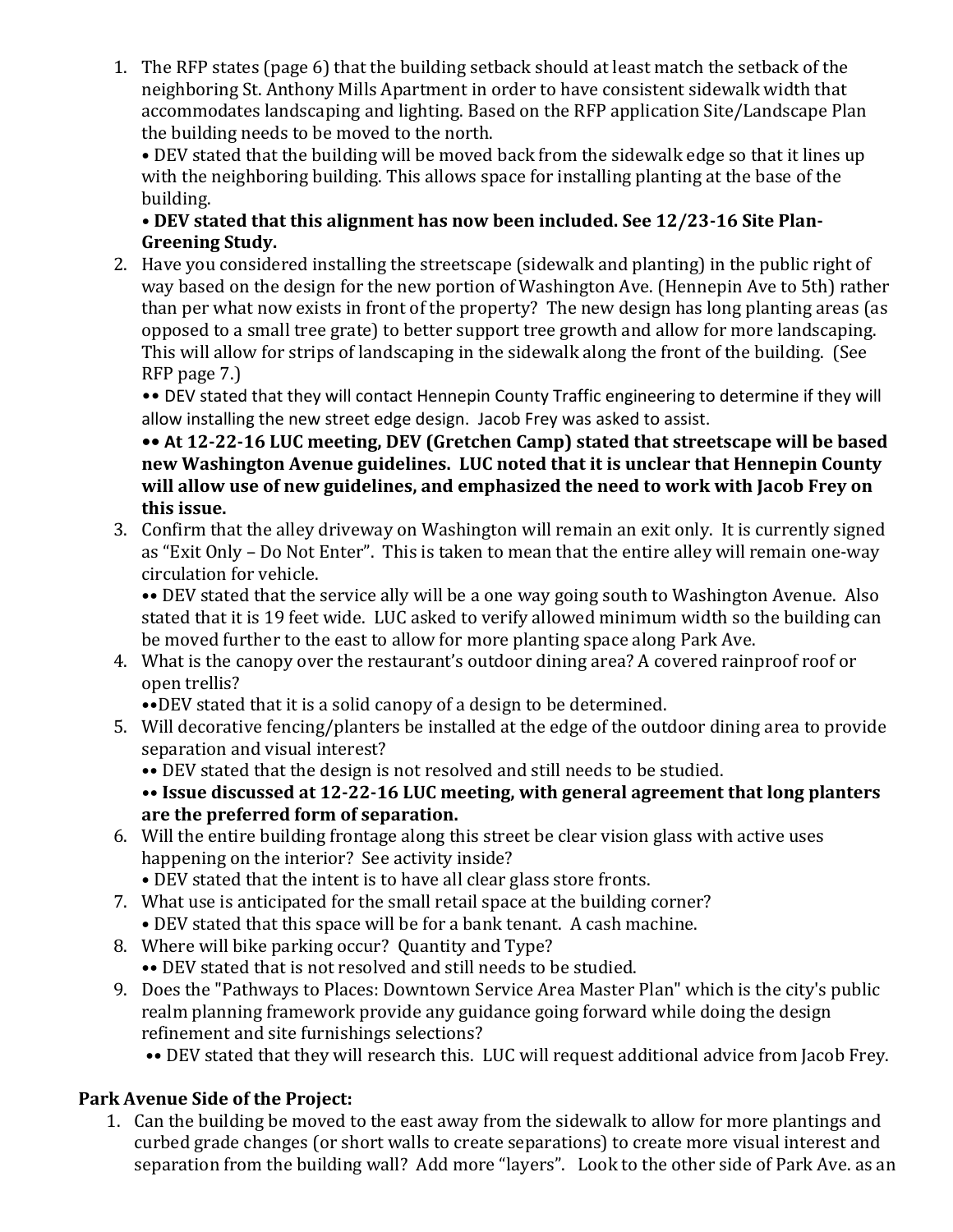example to follow.

•• DEV stated that the design is not resolved and this will be studied.

**• DEV update from Shane LaFave (see notes in "The Building" section). Townhome entrances are now recessed to provide more greet space along Park Avenue. See 12/23- 16 Site Plan-Greening Study.**

2. Can small decorative fences and gates be added along the edge of the sidewalk to create more visual interest and separation of public and private space? Look to the other side of Park Ave. as an example.

•• DEV stated that the design is not resolved and this will be studied.

#### **•• Issue discussed at 12-22-16 LUC meeting, with general agreement that decorative fences are preferred.**

3. Is it possible to include a planting strip at the base of the short wall next to the coffee/bakery outdoor dining area/pedestrian ramp to soften the sidewalk area?

•• DEV stated that the design is not resolved and this will be studied.

- 4. Describe the low level pedestrian lighting along this street front. How are you enhancing the visual interest of the private spaces along the public sidewalks? •• DEV stated that the design is not resolved and this will be studied.
- 5. Will the condo owners along the street frontage be allowed to privatize an outdoor space? Space provided to have personal plantings and furnishings?

•• DEV stated that the design is not resolved and this will be studied.

#### **• At 12-22-16 LUC meeting, DEV stated that condo owners would be able to privatize outdoor spaces and agreed that it would be desirable for owners to have direct access to the planting strips in front of their units.**

# **South 2nd Street Side of the Project:**

- 1. Is it possible to include a planting strip at the base of the short wall next to the coffee/bakery outdoor dining area to soften the sidewalk area?
	- •• DEV stated that the design is not resolved and this will be studied.

**• See 12/23-16 Site Plan-Greening Study; planting strips are included in this design,**

- 2. How high up is the outdoor seating area above the public sidewalk?
	- •• DEV stated that the design is not resolved and this will be studied.
- 3. Describe the railing at the edge of the outdoor dining area. Can it be more decorative that one single top rail?

•• DEV stated that the design is not resolved and this will be studied.

**•• Issue discussed at 12-22-16 LUC meeting, with general agreement that an ornamental rail is preferred.**

- 4. Will the entire building frontage along this street frontage be clear vision glass with active uses happening on the interior? See activity inside?
	- DEV stated that the intent is to have all clear glass store fronts.
- 5. Where will bike parking occur? Quantity and Type?
- •• DEV stated that the design is not resolved and this will be studied.
- 6. Describe the design of the canopy and outdoor dining area details. •• DEV stated that the design is not resolved and this will be studied. LUC asked DEV to design the building and outdoor dining area (canopy, railings) to be consistent with a modern building design and not use historic reproduced design details.

# **Service Alley/ City Parking Ramp Side of the project:**

1. Explain how work associated with the development will be allowed outside the project's defined property on land that is not controlled by the developer. What is the legal means to ensue the dog park and other improvements will remain in place for as long as needed.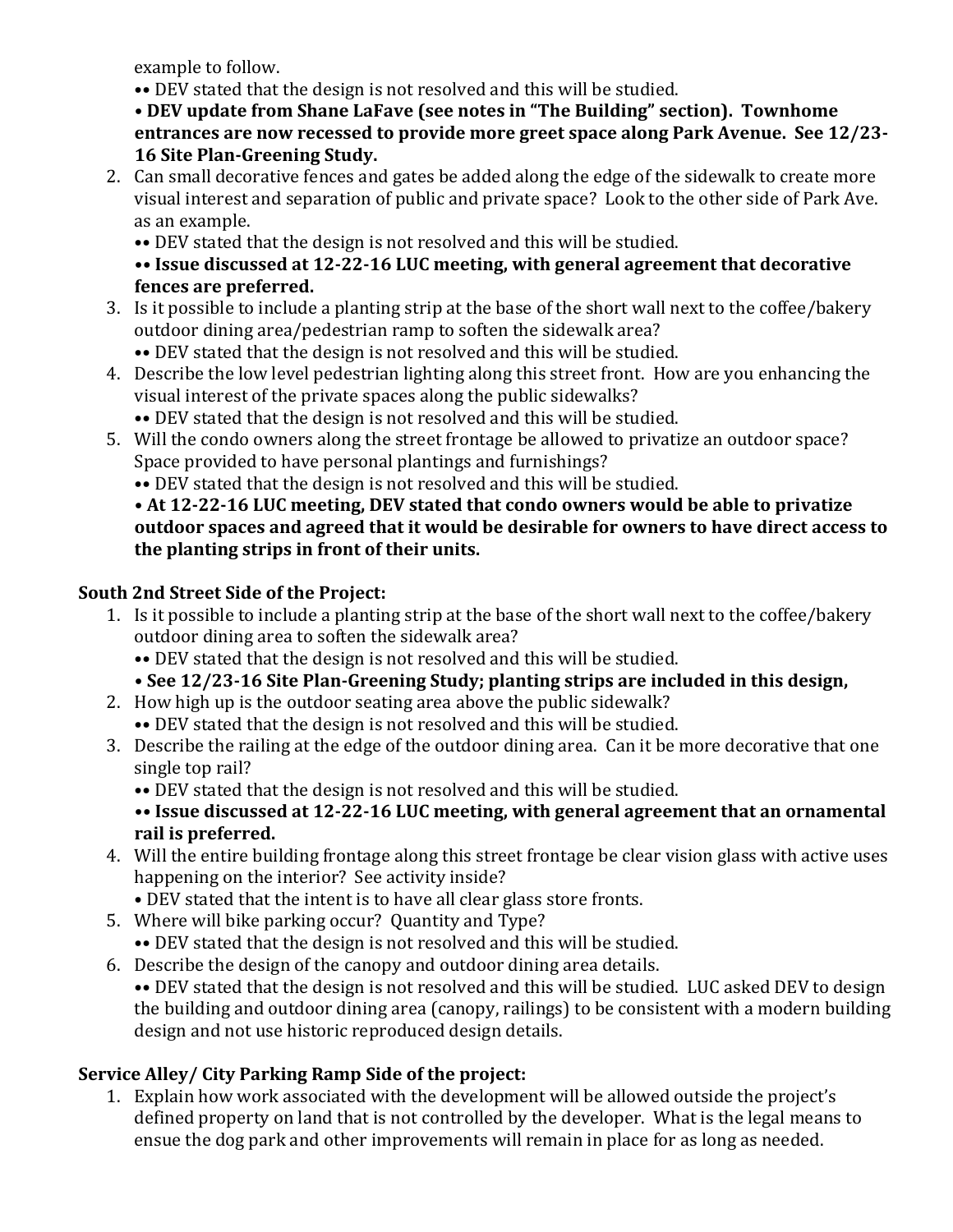••DEV stated that the design and legal agreements are not resolved and this will be studied. LUC asked Jacob Frey to assist.

#### **• At 12-22-16 LUC meeting, DEV stated that these agreements would be included in the term sheet.**

2. Dog Park: Look at dividing the dog park into two spaces. One specifically for dog relief and the other for a dog park for dogs to run unleashed. The dog relief area could not have a fence to allow easy access and no interference with dogs running free in the dog park. Explain how these will be built and maintained over time. Verify easy and direct connection to a building entry door for dog owners to use.

•• DEV stated that the design is not resolved and this will be studied. DEV is talking to Dog Grounds to design, build, and maintain the dog park. (DogGrounds.com.)

- 3. Due to the fact that the dog park/dog relief facility is currently being shown in a location that is not on the property that will be purchased by Sherman there needs to be a backup plan for installing this on the project property. Will an interior dog washing and grooming area be provided? Look at the nearby new Edition apartments as a good example. Will an interior dog relief facility be provided for this project? Look at the new Portland Tower Condo project as a good example. The trend is for this to be installed in new apartment and condo buildings. The proposed Ironclad apartment will have an interior dog relief facility. • • To be addressed by DEV
- 4. Confirm that the service alley will have one-way circulation going from the north to the south. Confirm that vehicle traffic coming from the St. Anthony Mills Apartments will not be allowed to go north on the alley paving. How will the alley be signed for "One Way Only"? •• DEV stated that the design is not resolved and this will be studied. DEV confirmed that the

service alley is one way going south to Washington Ave.

5. How narrow can the alley be? What are the edges along the paving so it looks and feels more pedestrian rather than for vehicles? Are there required minimum width standards (Fire lane?) •• DEV stated that the design is not resolved and this will be studied.

**• At 12-22-16 LUC meeting, DEV stated that the fire lane will be reduced from 20' to the minimum 14' so there will be a 6' wide planting bed. See 12/23-16 Site Plan-Greening Study.**

6. What is the paving material for the alley?

•• DEV stated that the design is not resolved and this will be studied. Looking at installing pavers.

7. Will the parking ramp be screened beyond just constructing the building in front of it? (RFP page 6)

•• DEV stated that the design is not resolved and this will be studied. City has stated that the ramp face cannot be altered. LUC asked Jacob Frey to assist.

# **• at 12-22-16 LUC meeting, DEV stated that a green screen will be constructed.**

8. Describe lighting both for night security lighting and for aesthetic lighting. How will this space feel safe and inviting at night?

•• DEV stated that the design is not resolved and this will be studied.

# **Police Sub Station:**

- 1. Is the police department interested in having and staffing a police sub station in this building? •• DEV stated that this is not resolved and this will be studied. Coordinate with the DMNA Board – Contact Joe Tamburino.
- 2. Verify the size and location for the proposed police sub station. •• DEV stated that the design is not resolved and this will be studied.
- 3. Will developer pay for interior build out? (walls, elect., plumbing, hvac, etc.)
	- DEV stated that they would build out the space.